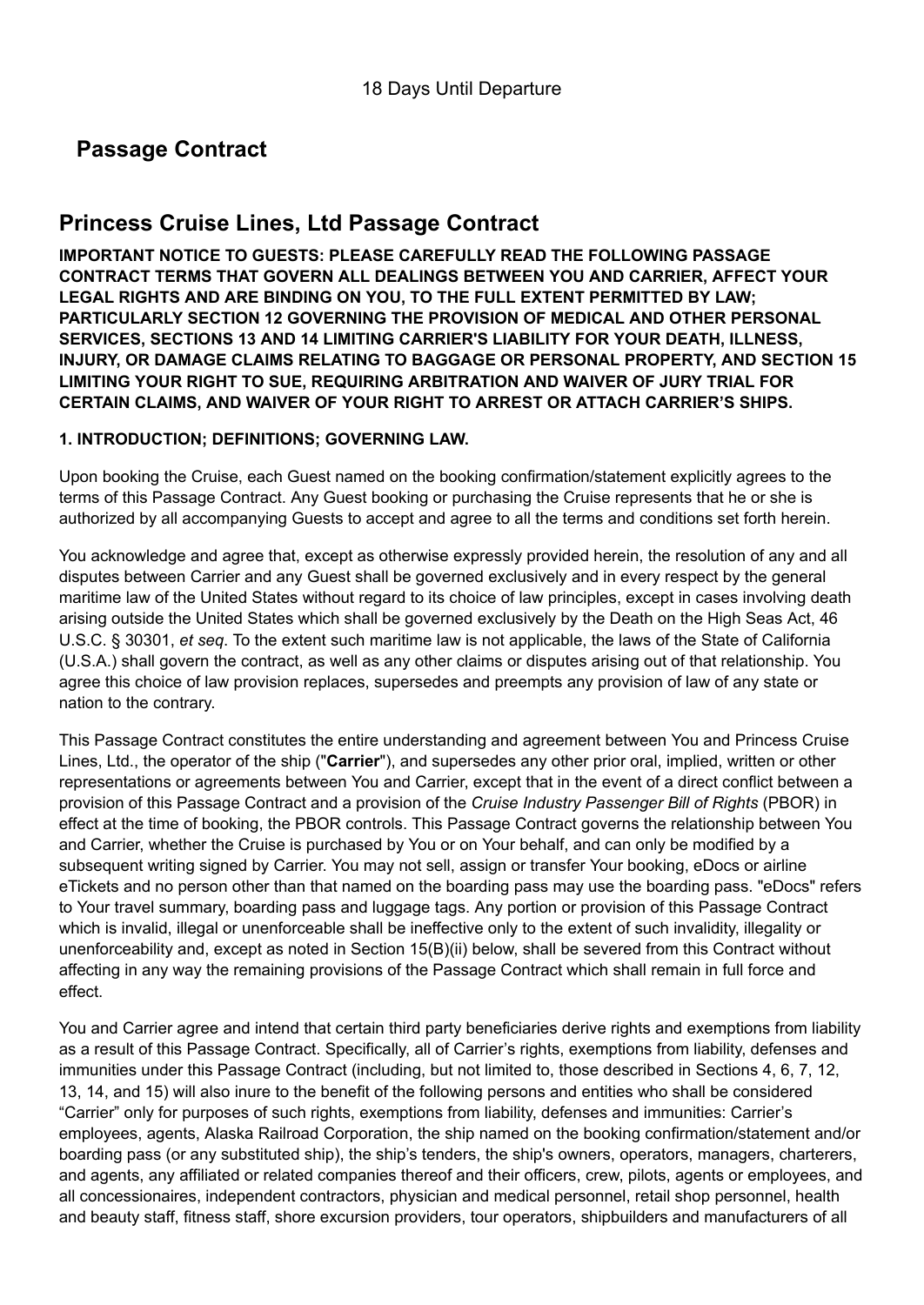component parts, launches, appurtenances, craft or facilities, whether provided at sea or on shore, belonging to any such ship or owned or operated by its owners, operators, managers, agents, charterers, contractors or concessionaires. Guests participating in the Ocean Medallion Program are subject to the additional terms and conditions, which are incorporated herein by reference.

"**Cruise**" means the scheduled voyage as published in the booking confirmation/statement and/or boarding pass issued in connection with this Passage Contract, as may be amended pursuant to this Passage Contract, from the port of embarkation to the port of disembarkation, and also includes any air, rail, road or sea transport and any land accommodation components of any land-sea package sold, taken with or included in the price of the Cruise, and any activities, shore excursions, tours, or shoreside facilities related to or offered during the Cruise.

"**Cruise Fare**" means the amount payable by You to Carrier for Your Cruise. It covers the Cruise, scheduled meals and accommodations while on board, air programs and/or other travel components added to Your Cruise Fare and charged to Your stateroom account and/or credit card. The Cruise Fare does not include beer, wine, spirits, sodas or other bottled or specialty beverages, gratuities, travel protection purchased through the booking process, or charges for other incidental items, activities, excursions, transportation or personal services during or in connection with the Cruise; or any Taxes, Fees, Port Expenses, airline or other carriers' services or baggage fees, for which a separate charge may be imposed.

"**You**," "**Your**" and "**Guest**" mean the person(s) booking or purchasing the Cruise or named on the booking confirmation/statement and persons in their care, including any minor, and their heirs, relatives, successors in interest, traveling companions, and personal representatives.

"**Taxes, Fees & Port Expenses**" as used by Carrier, may include any and all fees, charges, tolls and taxes imposed on us by governmental or quasi-governmental authorities, as well third party fees and charges arising from a vessel's presence in a harbor or port. Taxes, Fees & Port Expenses may include U.S. Customs fees, head taxes, Panama Canal tolls, dockage fees, wharfage fees, inspection fees, pilotage, air taxes, hotel or VAT taxes incurred as part of a land tour, immigration and naturalization fees, and Internal Revenue Service fees, as well as fees for navigation, berthing, stevedoring, baggage handling/storage and security services. Taxes, Fees, & Port Expenses may be assessed per guest, per berth, per ton or per vessel. Assessments calculated on a per ton or per vessel basis will be spread over the number of guests on the Ship. Taxes, Fees & Port Expenses are subject to change and Carrier reserves the right to collect any increases in effect at the time of sailing even if the fare has already been paid in full.

## **2. GUEST'S OBLIGATIONS.**

- (A) Before You board the ship, You must
	- (i) Pay Your Cruise Fare.
	- (ii) Familiarize yourself with the terms of the Passage Contract.
	- (iii) Bring all necessary travel documents such as passports, visas, proof of citizenship, re-entry permits, minor's permissions, medical certificates showing all necessary vaccinations, and all other documents necessary for ports of call in the countries to which You will travel.

It is the Guest's sole responsibility to obtain and have available when necessary the appropriate valid travel documents. All Guests are advised to check with their travel agent or the appropriate government authority to determine the necessary documents. You will be refused boarding or disembarked without liability for refund, payment, compensation, or credit of any kind if You do not have proper documentation, and You will be subject to any fine or other costs incurred by Carrier which result from improper documentation or noncompliance with applicable regulations, which amount may be charged to Your stateroom account and/or credit card.

PASSPORT REQUIREMENT WHEN MINORS TRAVEL WITH ONE ADULT ON VOYAGES GOVERNED BY U.S. WESTERN HEMISPHERE TRAVEL INITIATIVE ("WHTI") (includes travel within BERMUDA, CANADA, CARIBBEAN, MEXICO, UNITED STATES)

When minors are traveling with only one adult 21 years of age or older, Carrier requires that all guests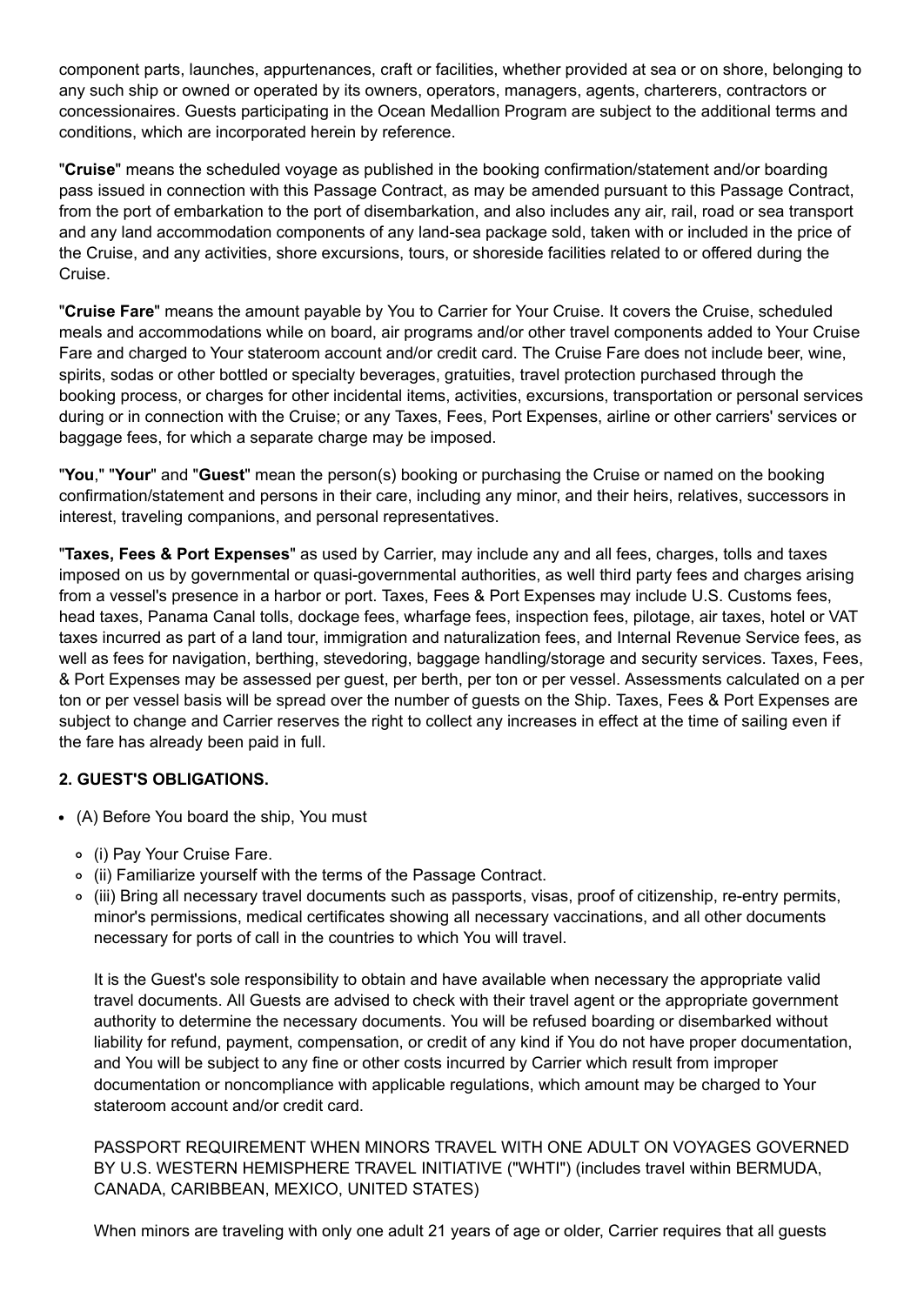must be in possession of a valid passport. Carrier has implemented this requirement so that Your party remains together should an emergency arise that requires one or more in your party to be disembarked in a non-U.S. port. Carrier cannot guarantee that all members of Your party will be allowed to disembark with only a WHTI-compliant document or birth certificate.

- (iv) Arrive at least two hours before the scheduled or amended sailing time and have with You all required documentation. Attach a completed Carrier luggage tag to each piece of baggage.
- (v) Be sure that You and any person in Your care are fit to take the Cruise. (See Section 8).
- (B) Upon boarding the ship, You must register a valid credit card or other acceptable payment method at the Guest Services Desk to cover any charges to Your stateroom account.
- (C) Prior to disembarking the ship, You must pay in full all amounts charged to Your stateroom account.

Carrier shall not be liable for refund, payment, compensation or credit of any kind, nor damages resulting from Your failure to comply with any of the requirements set forth above.

## **3. NOTICE CONCERNING SAFETY AND SECURITY.**

Carrier visits a large number of ports in numerous countries around the world. At any given moment there are likely to be "trouble spots" in the world in terms of war, terrorism, crime, Act of God, civil commotions, labor trouble, and/or other potential sources of harm. Local conditions and infrastructure may also create hazards to Guests while off the ship. Accordingly, it may be necessary to change, cancel or terminate the scheduled cruise or any activities related to the cruise, including without limitation shore excursions and port visits. Although Carrier endeavors to provide reasonable protection for Your comfort and safety onboard its ships, motorcoaches, dayboats and/or railcars owned or operated by us, Carrier cannot guarantee freedom from all risks associated with war, terrorism, crime or other potential sources of harm. Carrier reminds all Guests that they must ultimately assume responsibility for their actions while ashore. The United States Department of State and other similar government agencies regularly issue advisories and warnings to travelers giving details of local conditions in specified cities and countries according to such agency's perception of risks to travelers. Carrier strongly recommends that Guests and their travel agents obtain and consider such information when making travel decisions. Although unlikely, the ship may be confronted by actual or threatened war, warlike operations or hostilities. Carrier has the absolute right and sole discretion to respond to safety concerns of any kind including, but not limited to, sailing with or without lights, deviating from customary practices or rules and regulations concerning navigation, cargo or other matters in time of peace, or sailing armed or unarmed and with or without convoy.

There are risks inherent to being aboard the ship and other means of transportation. These include, by way of example, having to evacuate the ship or other means of transportation in case of emergency, having to move about on the ship or other vessels during rough seas and lack of access to full medical services. For people who are ill or who have a mental or physical disability or impairment, these risks are more significant. For example: access to all parts of the ship, other means of transportation or to facilities on shore may be difficult or impossible for some guests. In addition, medical evacuations during the Cruise, whether at sea, by tender, or by deviating from the scheduled itinerary, may create an increased risk of harm and may not be feasible for a variety of reasons. We reserve the right to determine, in our sole discretion exercised in good faith, whether and when a medical evacuation from the ship will occur.

## **4. RIGHT TO REFUSE BOOKING AND PASSAGE, CANCEL RESERVATION; CONFINE YOU TO STATEROOM OR DISEMBARK YOU.**

Carrier reserves the right to refuse booking of passage on a Cruise to any person or to cancel Your existing Cruise reservation for any lawful reason and regardless of a guest's Captain Circle loyalty level or existing benefits. Any person(s) refused booking or passage in advance of the scheduled sailing by Carrier will be given a refund of their Cruise Fare. Captain Circle points have no cash value and therefore are not redeemable for cash. Carrier may without liability for refund, payment, compensation or credit, except as provided herein, disembark or refuse to embark You, confine You in a stateroom, quarantine You, restrain You, change Your accommodations or disembark You at any time if, in the sole opinion of Carrier, the Captain or any doctor, You or any minor or other person in Your care during the Cruise are unfit for any reason for the Cruise, or Your presence might be detrimental to Your health, comfort or safety or that of any other person, or in the judgment of the Captain is advisable for any reason. Carrier reserves the right to request a letter from Your physician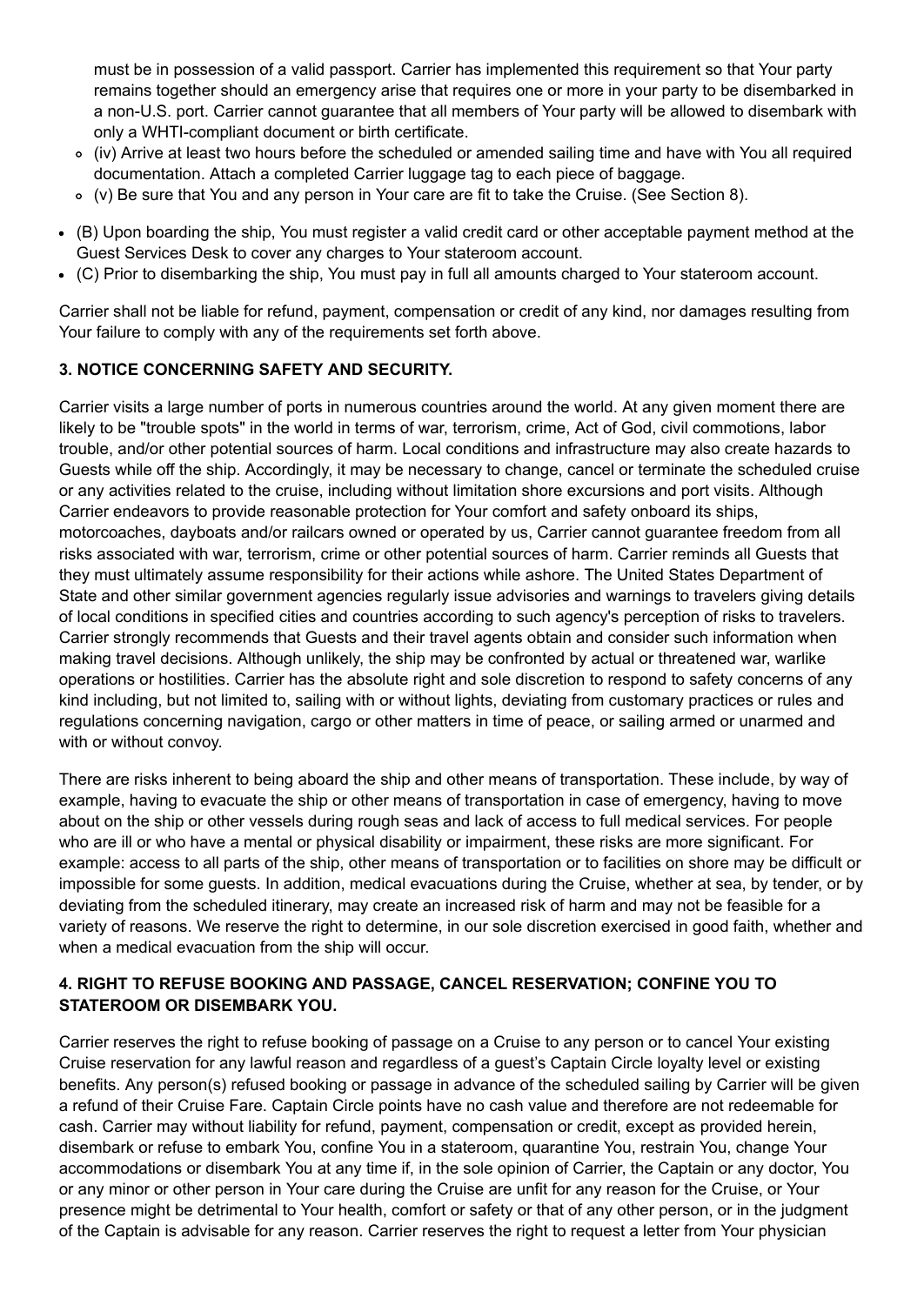attesting to Your fitness to travel, but by requesting such letter does not waive its right to disembark or refuse to embark You as set forth in this Section. Except as otherwise provided, if You are required to remain on board the ship or elsewhere, due to injury, illness, or disability, or due to action of any government or authority, or for any other reason not the fault of Carrier, You must pay or reimburse Carrier for all resulting costs and expenses including for food, transportation, accommodation, medical and/or repatriation services for You and/or those accompanying You. If You become unfit to travel for any reason during the Cruise and/or You disembark early, or if You are refused passage, or Your reservation is cancelled if You book a cruise after Carrier has advised You that You are no longer allowed to sail, Carrier shall not be liable for any refund, payment, compensation, or credit of any kind.

## **5. ELIGIBILITY REQUIREMENTS; DRINKING; TOBACCO; GAMING; ALCOHOLIC BEVERAGES.**

The minimum Guest age to sail is 6 months of age at the time of embarkation in order to sail on Alaska, Canada/New England, Caribbean, Europe, and Mexico cruises. On all other cruises where there are more than 2 consecutive sea days, the minimum Guest age is 12 months of age at the time of embarkation in order to sail. No Guest under 21 years of age is permitted to book a cruise, and any Guest under 21 years of age must travel in a stateroom with a Guest 21 years or older who shall assume responsibility for their care during the cruise. For family groups booking multiple staterooms, the minimum age for at least one person in each stateroom is 16 years of age, provided they are traveling with a parent or legal guardian. We are unable to accept group reservations for student or youth groups that do not conform to our minimum age requirements. Each Guest agrees and warrants that he/she will supervise any Guest in his/her care at all times to ensure all policies, along with all other rules of the Carrier and ship, are strictly adhered to by all Guests under their supervision.

No Guest under the age of 21 may purchase, possess or consume alcohol during the Cruise. No Guest under the age of 18 shall be permitted to engage in any gaming activities on board any ship or to purchase cigarettes or tobacco products. On some sailings the minimum age for alcohol is under 21 and each Guest agrees to abide by whatever alcohol age restriction is in place on the ship during the Guest's cruise. Indoor areas onboard the vessels are non-smoking and smoking is only permitted in designated sections. Outdoor smoking areas are clearly posted throughout the vessel. Smoking is prohibited in Guest staterooms and balconies. Violations to the onboard smoking policy will result in a \$250 cleaning fee for each occurrence, which will be charged to Your stateroom account. Repeated violations may result in You being disembarked prior to the end of the Cruise without any refund. The use of electronic cigarettes, personal vaporizers, or electronic nicotine delivery systems is allowed within the confines of the Guest's stateroom (balcony not included) and within designated smoking areas only.

Guests agree not to bring alcoholic beverages of any kind on board for consumption except one bottle of wine or champagne per person of drinking age (no larger than 750 ml) per voyage only in his/her carry-on luggage. A corkage fee of \$15.00 U.S.D. per bottle (which is subject to change without notice) will be applied to wine and champagne brought aboard by You and consumed in the ship's public areas. Any wine(s) or champagne(s) supplied by the Carrier to You as a gift are not subject to a corkage fee. At embarkation, all luggage is subject to scanning and any contraband, including alcohol in excess of the allowed amount, will be removed and discarded. You may be required to attend an inspection if your luggage is locked. Carrier shall not be responsible for any loss, cost, disappointment or damage of any kind as a result of any contraband or alcoholic beverages removed in violation of the one bottle policy. You agree to surrender alcoholic beverages that are purchased duty free from the ship's gift shop, or at ports of call, to Carrier, which will be delivered to Your stateroom on the last night of the voyage.

Guests who will enter the 24th week of pregnancy by the last day of the Cruise agree not to book the Cruise or to board the vessel. You further agree to abide by all age, gender or other eligibility requirements applicable to any other activities, services or facilities available during the Cruise, including but not limited to those associated with use of any spa facilities, and to ensure that You supervise the use of any such facilities by any minor in your care. There may be age restrictions applicable to activities on the ship and ashore, which are established for the safety and well-being of all participants. Carrier and all independent contractors, as the case may be, reserve the right to revise eligibility requirements for activities during the Cruise or ashore for safety or other lawful reasons from time to time, and with which each Guest agrees to comply.

# **6. CANCELLATION BY YOU, REFUND, RECOMMENDATION FOR TRAVEL INSURANCE/PROTECTION AND YOUR TRAVEL AGENT**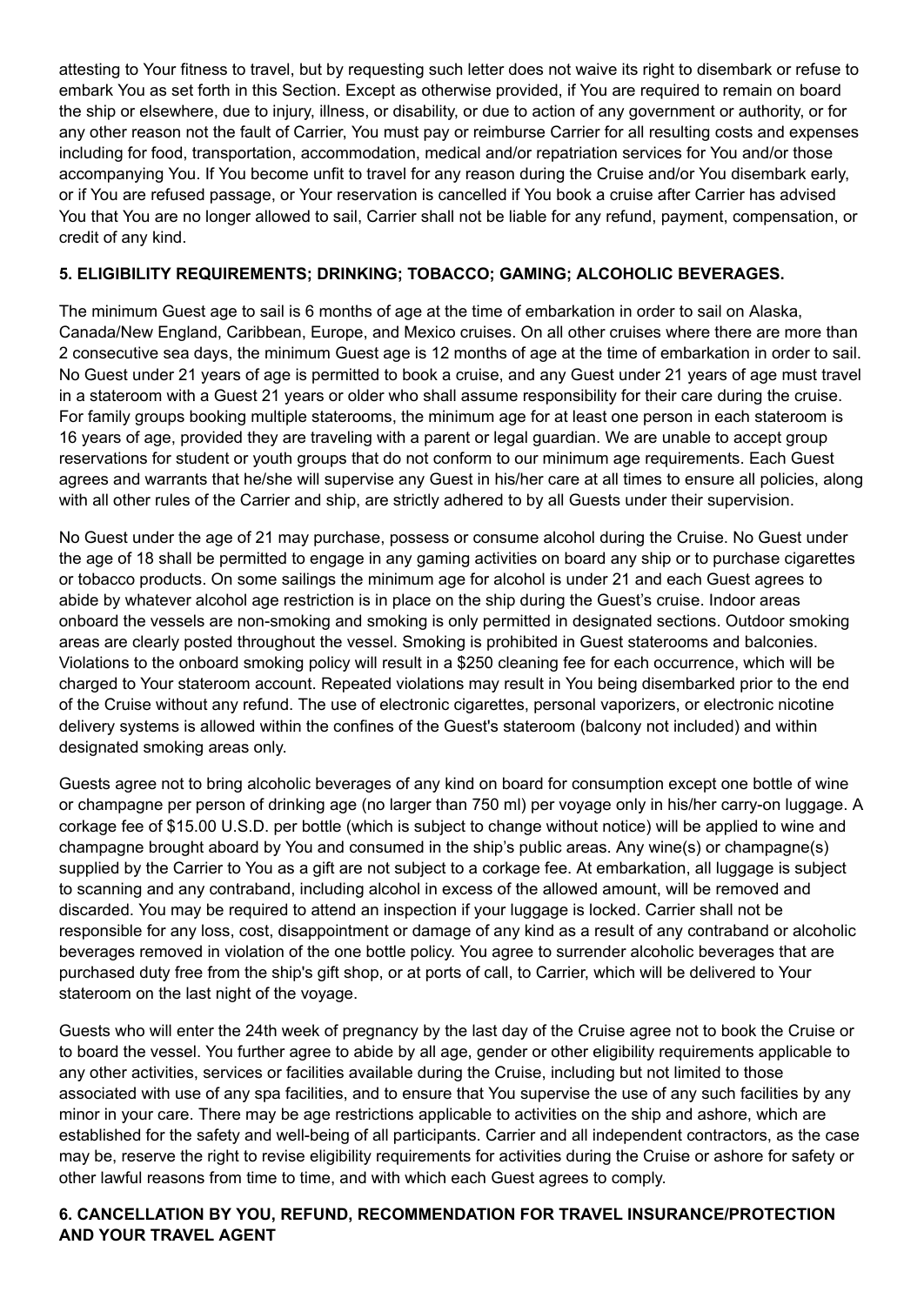You are required to pay a cancellation fee (including 3rd and 4th berths) if You cancel Your Cruise, Cruisetour or Cruise Plus package. Cancellation fees are based on the fare paid, excluding Taxes, Fees and Port Expenses, transfers, surcharges, shore & land excursions and most pre-purchased gift(s) and/or special service(s). You are not entitled to any refund, payment, compensation or credit except as otherwise provided in this Section. Any refunds will be made directly to the method of payment You used at the time of booking or Your travel agent and You must receive Your refund directly from these sources. You may cancel by telephone or electronic advice via a Carrier-approved Computer Reservation System, provided Carrier immediately receives written confirmation of cancellation. In such case cancellation shall be deemed effective as of the close of business Pacific Standard Time on the date You communicated such cancellation.

Since a cancellation likely means a diminished opportunity to sell space on other cruises/cruisetours, the cancellation fees in the schedules below apply regardless of whether Your space is resold. You hereby agree that losses sustained by us in the event of Your cancellation would be very difficult or impossible to quantify, and that the fees set forth in our cancellation policy represent a fair and reasonable assessment as liquidated damages. The amount of cancellation fee varies based on length of sailing for cruise/cruisetour and timing of cancellation for cruise/cruisetour and Cruise Plus package, as illustrated in the schedules below.

| Sailings 5 days or less                                  |                  |                             |  |  |
|----------------------------------------------------------|------------------|-----------------------------|--|--|
| Days prior to Cruise or Land<br><b>Package Departure</b> | Item(s) Assessed | <b>Cancellation Fee</b>     |  |  |
| 75 days or more                                          | <b>None</b>      | None                        |  |  |
| 45 to 74 days                                            | Cruise fare      | Deposit <sup>^</sup> Amount |  |  |
| 29 to 44 days                                            | All Items        | 50% of Total Charges        |  |  |
| 15 to 28 days                                            | All Items        | 75% of Total Charges        |  |  |
| within 14 days                                           | All Items        | 100% of Total Charges       |  |  |
|                                                          |                  |                             |  |  |

| <b>Sailings 6 to 24 days (including World Cruise Segments)</b> |                                |                             |  |
|----------------------------------------------------------------|--------------------------------|-----------------------------|--|
| Days prior to Cruise<br>or Land Package<br><b>Departure</b>    | Item(s) $*$<br><b>Assessed</b> | <b>Cancellation Fee</b>     |  |
| 90 days or more                                                | <b>None</b>                    | <b>None</b>                 |  |
| 57 to 89 days                                                  | Cruise fare                    | Deposit <sup>^</sup> Amount |  |
| 29 to 56 days                                                  | All Items                      | 50% of Total Charges        |  |
| 28-15 days                                                     | All Items                      | 75% of Total Charges        |  |
| 14 days or less                                                | All Items                      | 100% of Total Charges       |  |

\*Items: Cruise, Cruisetour, Cruise Plus Package, pre-purchased gift(s)/special services.

^For those passengers booking a reduced deposit promotion, the initial cancellation fee amount will not exceed the deposit required/paid.

| Sailings 25 days or more (including Full World Cruise & World Cruise Segments) |                                |                             |  |  |
|--------------------------------------------------------------------------------|--------------------------------|-----------------------------|--|--|
| Days prior to Cruise<br>or Land Package<br><b>Departure</b>                    | Item(s) $*$<br><b>Assessed</b> | <b>Cancellation Fee</b>     |  |  |
| 120 days or more                                                               | <b>None</b>                    | <b>None</b>                 |  |  |
| 90 to 119 days                                                                 | Cruise fare                    | Deposit <sup>^</sup> Amount |  |  |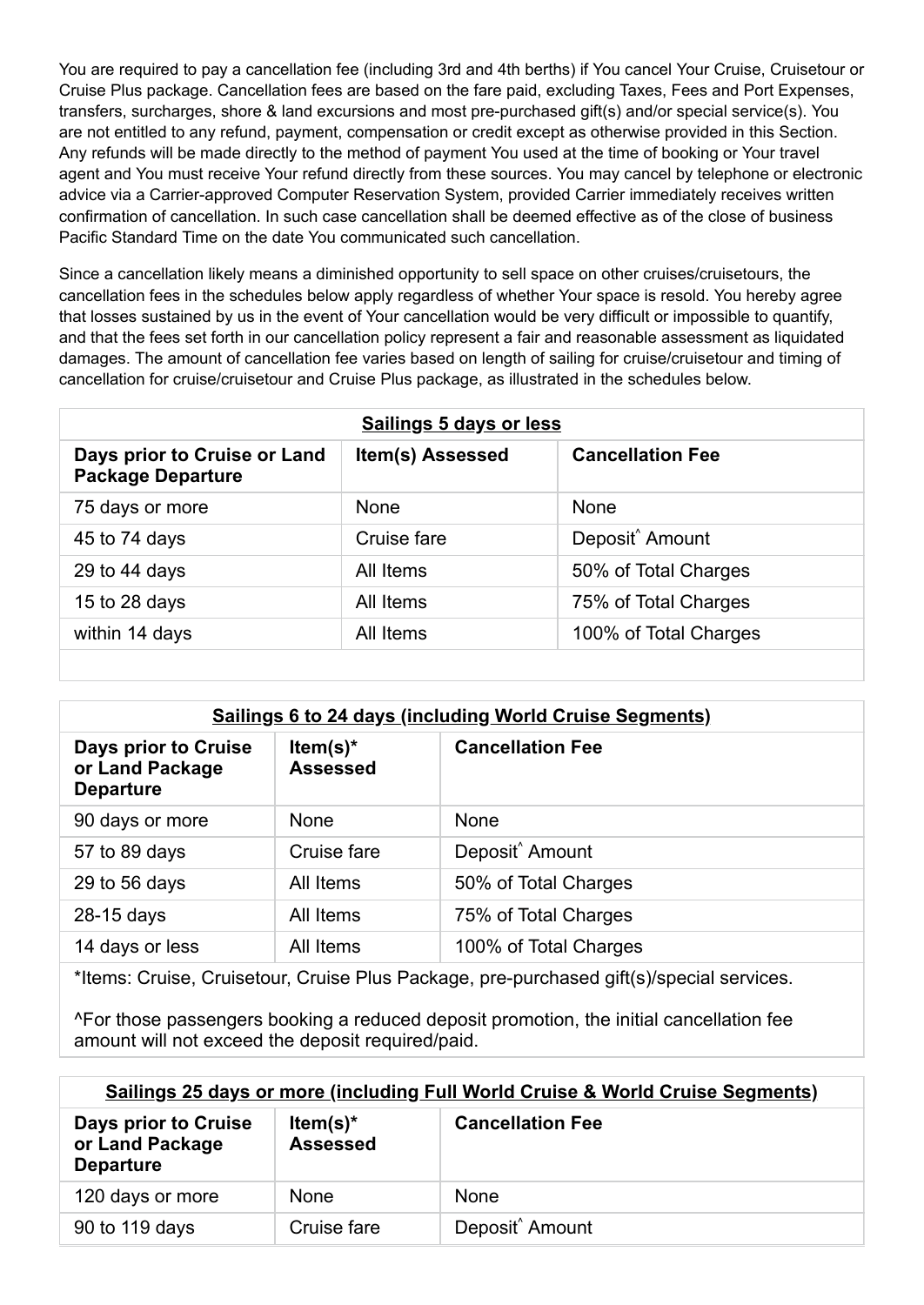| 64 to 89 days   | All Items | 50% of Total Charges  |
|-----------------|-----------|-----------------------|
| $43$ to 63 days | All Items | 75% of Total Charges  |
| 42 days or less | All Items | 100% of Total Charges |

Items: Cruise, Cruisetour, Cruise Plus Package, pre-purchased gift(s)/special services. For those passengers booking a reduced deposit promotion, the initial cancellation fee ^ amount will not exceed the deposit required/paid.

| All Pre- and Post-Cruise Hotel Packages (all cruise lengths)                            |                         |  |
|-----------------------------------------------------------------------------------------|-------------------------|--|
| Days prior to<br><b>Holiday Departure</b>                                               | <b>Cancellation Fee</b> |  |
| 57 days or more                                                                         | No cancellation Fee     |  |
| 56-29 days                                                                              | 50% of Total Charges    |  |
| 28-15 days                                                                              | 75% of Total Charges    |  |
| within 15 days                                                                          | 100% of Total Charges   |  |
| Holiday Departure is the earlier of the cruise, cruisetour or hotel package start date. |                         |  |

# CANCELLATION POLICY EXCEPTION(S):

A. If You have purchased a specially priced promotion where the deposit is 100% non-refundable from the point of payment, You are not entitled to any refund, payment, compensation or credit whatsoever of Your deposit under any circumstance if you cancel Your booking.

B. If you have purchased a specially priced promotion that is 100% non-refundable from the point of payment, You are not entitled to any refund, payment, compensation or credit whatsoever of Your Cruise or Cruisetour fare if You cancel Your booking.

Shore Excursion Cancellation Policy: For complete details on the terms and conditions governing Shore Excursions, please review Carrier's Excursion Terms & Conditions (external link: [http://www.princess.com/legal/excursion\\_terms\\_conditions\)](http://www.princess.com/legal/excursion_terms_conditions).

Name changes require the prior approval of Carrier and may not always be possible. Name changes and departure date changes are considered reservation cancellations and are subject to cancellation fees.

Travel Insurance/Protection: Carrier strongly recommends that You obtain Your own insurance and/or travel protection against loss or damage to baggage and personal effects, trip cancellation and emergency evacuations, accidental death or injury, illness and medical expenses sustained or incurred in connection with Your Cruise.

If You have purchased Princess Vacation Protection or Princess Platinum Vacation Protection, You must notify Carrier and the Insurer of any cancellation as soon as possible and in accordance with all applicable requirements. Refunds or credits available under the Princess Vacation Protection program are subject to the terms of said program and must be claimed through the process described in the program documents. If You purchased Your air tickets through Carrier, all airline tickets are the property of Carrier and must be returned to and are refundable only to Carrier.

Travel Agent: Your travel agent acts for You in making the arrangements for Your Cruise and any related travel, lodging and shore excursions and tours. Carrier is not responsible for any representation or conduct of Your travel agent, including but not limited to, any failure to remit Your deposit or other monies to Carrier, for which You shall at all times remain liable to Carrier, or any failure to remit a refund from Carrier to You. You acknowledge that Your travel agent acts solely as Your agent, and not as agent for Carrier, and is deemed as Your agent. Further, receipt by Your travel agent of this Passage Contract or any other communications, notices or information from Carrier shall constitute receipt of such materials by You. You agree Carrier is not responsible for the financial condition or integrity of any such travel agent. In the event that Your travel agent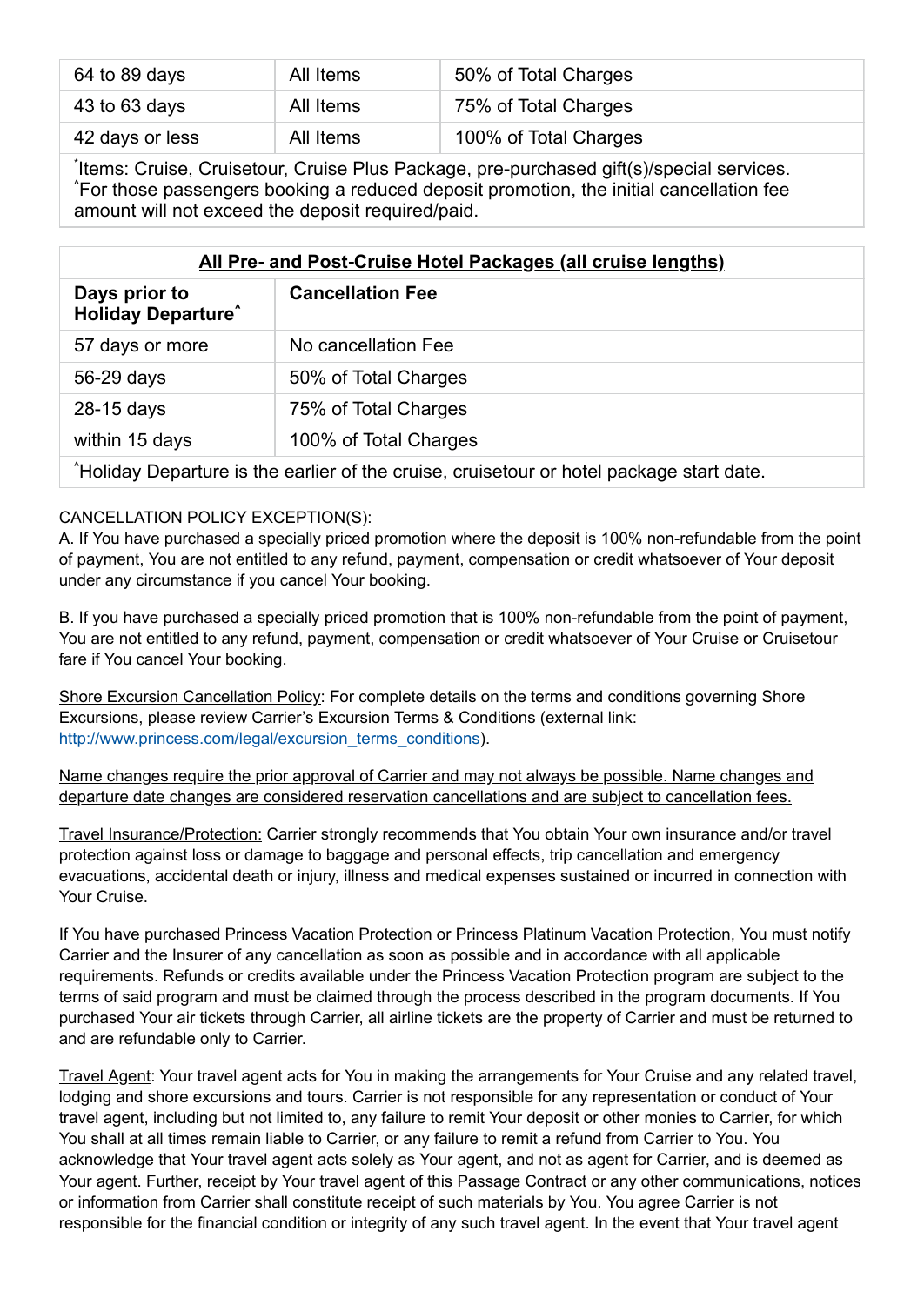fails to remit to us any monies paid by You to the agent, You remain liable for the monies due Carrier, regardless of whether Carrier demands payment. No refund, payment, compensation or credit of any kind will be provided by Carrier, should You or Your travel agent have to cancel or cut short Your Cruise, unless You have purchased Princess Vacation Protection or Princess Platinum Vacation Protection, meet the eligibility criteria, and make a claim through the process described in your program documents.

## **7. RIGHT TO DEVIATE FROM SCHEDULED ROUTE, CHANGE PORT OF EMBARKATION/DISEMBARKATION, SUBSTITUTE TRANSPORTATION, CANCEL CRUISE AND ACTIVITIES, AND CHANGE OR OMIT PORTS OF CALL; SUBSTITUTION.**

Except as otherwise provided, Carrier may, for any reason, without prior notice, cancel the cruise; deviate from the scheduled ports of call, route and timetable; call or omit to call at any port or place or cancel or modify any activity on or off the ship; comply with all governmental laws and orders given by governmental authorities; render assistance to preserve life and property; or change the date or time of sailing or arrival, change the port of embarkation or disembarkation, shorten the Cruise or substitute ships, aircraft or other transportation or lodging. Accordingly, You should not make any important arrangements or meetings based on the scheduled Cruise, which may change without liability to Carrier. Furthermore, the Master of the ship as well as the operator of any other means of transportation may, in his/her sole discretion, take any action deemed necessary for the safety, security, comfort, or well-being of any person or to prevent damage to or loss of the ship.

In the case of mechanical failures that cause the scheduled cruise to be cancelled, You are entitled to a full refund of the Cruise Fare and the Taxes, Fees & Port Expenses; or for mechanical failures that cause a cruise to be terminated early, a partial refund of the Cruise Fare and any unused Taxes, Fees & Port Expenses, travel expense to transport You to the scheduled port of disembarkation or Your home city at Carrier's discretion, and overnight lodging if an unscheduled stopover is required. You shall have no claim against Carrier, and Carrier shall not be liable for damages or a refund of the Cruise Fare, any portion thereof, or other payment, compensation or credit of any kind; nor for hotel or meal charges, travel expenses or other loss, delay, inconvenience, disappointment or expense whatsoever, which shall be the Guest's responsibility, whenever the cancellation or change was otherwise beyond Carrier's exclusive control. Carrier's non liability extends without limitation to any of those causes described in Section 14(B) and/or inclement weather; health, medical or environmental considerations; labor, political or social disturbances or unrest; or operational, commercial or safety reasons; or was based on a good faith belief by the Carrier or the ship's Captain that the Cruise or any portion thereof might endanger the vessel or expose any person or property to loss, injury, damage or delay. Except as provided above for mechanical failures, whenever the performance of the Cruise is hindered or prevented by any cause or circumstance whatsoever, the Cruise may be terminated and You may be landed with no further liability of the Carrier for refund, payment, compensation or credit of any kind.

If, and only when, the cancellation or change was for reasons other than described in the preceding paragraph, and was within the exclusive control of Carrier, You agree the liability of the Carrier, if any, shall nonetheless be limited as follows:

- (A) If Carrier cancels the Cruise before it has started, it shall refund the Cruise Fare (less any air or accommodation charges incurred) and the Taxes, Fees & Port Expenses.
- (B) If the sailing is delayed and You are not accommodated on board the ship, Carrier may arrange accommodations and food at no additional expense to You.
- (C) If the scheduled port of embarkation or disembarkation for a Cruise is changed, Carrier shall arrange transportation to it from the originally scheduled port.
- (D) If the Cruise is terminated or ends early Carrier, at its option, may issue a cruise credit, make a proportionate refund of Your Cruise Fare, transfer You to another ship or transport You to the scheduled final port.
- (E) If You pay the Carrier an amount above the Cruise Fare for a shore excursion or other activity that is cancelled, You will be limited to a refund, if any, of the amount paid for the cancelled activity.

Under no circumstances shall the Carrier be or become liable for consequential or other damages of any kind sustained by any Guest except as expressly provided herein.

# **8. YOUR RESPONSIBILITY TO INFORM CARRIER OF SPECIAL NEEDS.**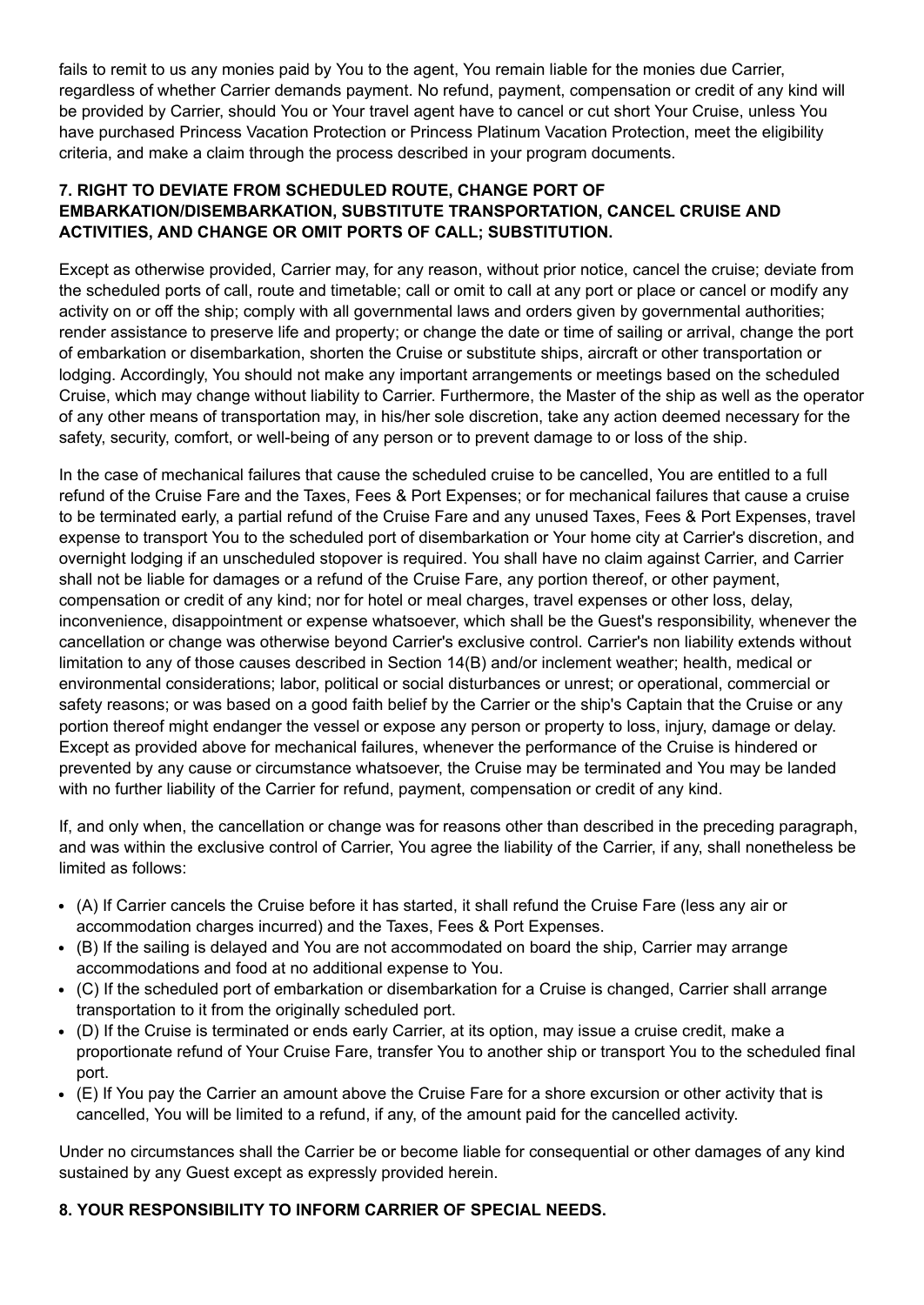Due to the risks inherent in travel by sea, as described in Section 3 of this Passage Contract, if You have any special medical, physical or other requirements, You, Your travel agent, or any person booking on Your behalf is requested to inform Carrier in writing at the time of booking of any special need or other condition for which You or any other person in Your care may require medical attention or accommodation during the Cruise, or for which the use of a wheelchair or service animal is contemplated or necessary. If any such special need or condition arises after You have booked the Cruise, You are requested to report it in writing to Carrier as soon as You become aware of it. Guests acknowledge and understand that certain international, foreign or local safety requirements, standards, and/or applicable regulations involving design, construction or operation of the vessel, docks, gangways, anchorages or other facilities on or off the vessel may restrict access to facilities or activities for persons with mobility, communication or other impairments or special needs. Guests requiring the use of a wheelchair must provide their own as Carrier's wheelchairs carried on board the vessel are for emergency medical use only. You acknowledge and agree Carrier may disembark or refuse to embark You or anyone under Your care as set forth in Section 4 above. In limited situations where You would be unable to satisfy certain specified safety and other criteria, even when provided with appropriate auxiliary aids and services, we reserve the right to refuse permission to participate in all or part of the Cruise.

Persons with mobility impairments traveling on a Princess ship should refer to the "Accessible Cruising" portion of the Frequently Asked Questions (external link:

[http://www.princess.com/learn/faq\\_answer/pre\\_cruise/prepare.jsp](http://www.princess.com/learn/faq_answer/pre_cruise/prepare.jsp)) section of the Princess website for more information about wheelchair usage, special needs, and/or service animals.

## **9. NO ANIMALS.**

No pets or other animals are allowed on the ship at any time except for certain necessary service animals of a Guest with a disability, which require written notification to the Carrier at the time of booking Your Cruise and Carrier's written approval. You agree to accept responsibility, reimburse and/or indemnify Carrier for any loss, damage or expense whatsoever related to the presence of any service animal brought on the Cruise. You further agree to determine and meet any documentary or other requirements related to the animal.

#### **10. UNAUTHORIZED STOPOVER OR DISEMBARKATION.**

Unauthorized stopover or disembarkation or failure to make any sailing of the ship at any port shall be at Your sole risk and expense, You may be denied subsequent boarding, and You will not be entitled to any refund, payment, compensation or credit of any kind. If You plan to disembark the vessel and/or to off load packages, boxes or baggage before Your authorized port of call, You must advise the Passenger Services Desk no later than the day before arrival in that port to arrange an inspection of You and/or Your belongings by local customs authorities. Should You fail to comply with this requirement and You and/or Your belongings are not presented for inspection, You may be assessed monetary penalties by local authorities. Furthermore, You agree to assume and/or reimburse Carrier for any expenses or fines that may be incurred as a result of such noncompliance. You acknowledge that for round trip cruises commencing in a country that stop in other ports of that country, You may visit but may not permanently disembark in any port in that country other than the port of embarkation. If You do disembark in a different port in that country, a fine or penalty may be imposed by that country's government. In consideration of the fare paid, You hereby agree to pay any such fine or penalty imposed because of your failure to complete the entire Cruise.

## **11. RESPONSIBILITY TO COMPLY WITH LAW AND REGULATIONS, RULES OF SHIP; NO SOLICITATION.**

You shall be responsible for complying with the requirements of all immigration, port, health, customs, and police authorities, and all other laws and regulations of each country or state from or to which You will travel, as well as this Passage Contract. You must at all times obey all the rules, regulations and orders of the ship, Carrier and the Captain. You shall not solicit other Guests for commercial purposes or advertise goods or services without Carrier's prior written permission. You may be disembarked without liability for refund, payment, compensation or credit of any kind if You or any Guest for whom You are responsible violate any of these requirements, and You agree to assume and/or reimburse Carrier for any expenses or fines that may be incurred as a result of such noncompliance. You shall be liable for any and all losses and fines caused by Your actions in regards to illegal dumping or pollution of any kind, including discharge of any item into the ocean and/or waterways.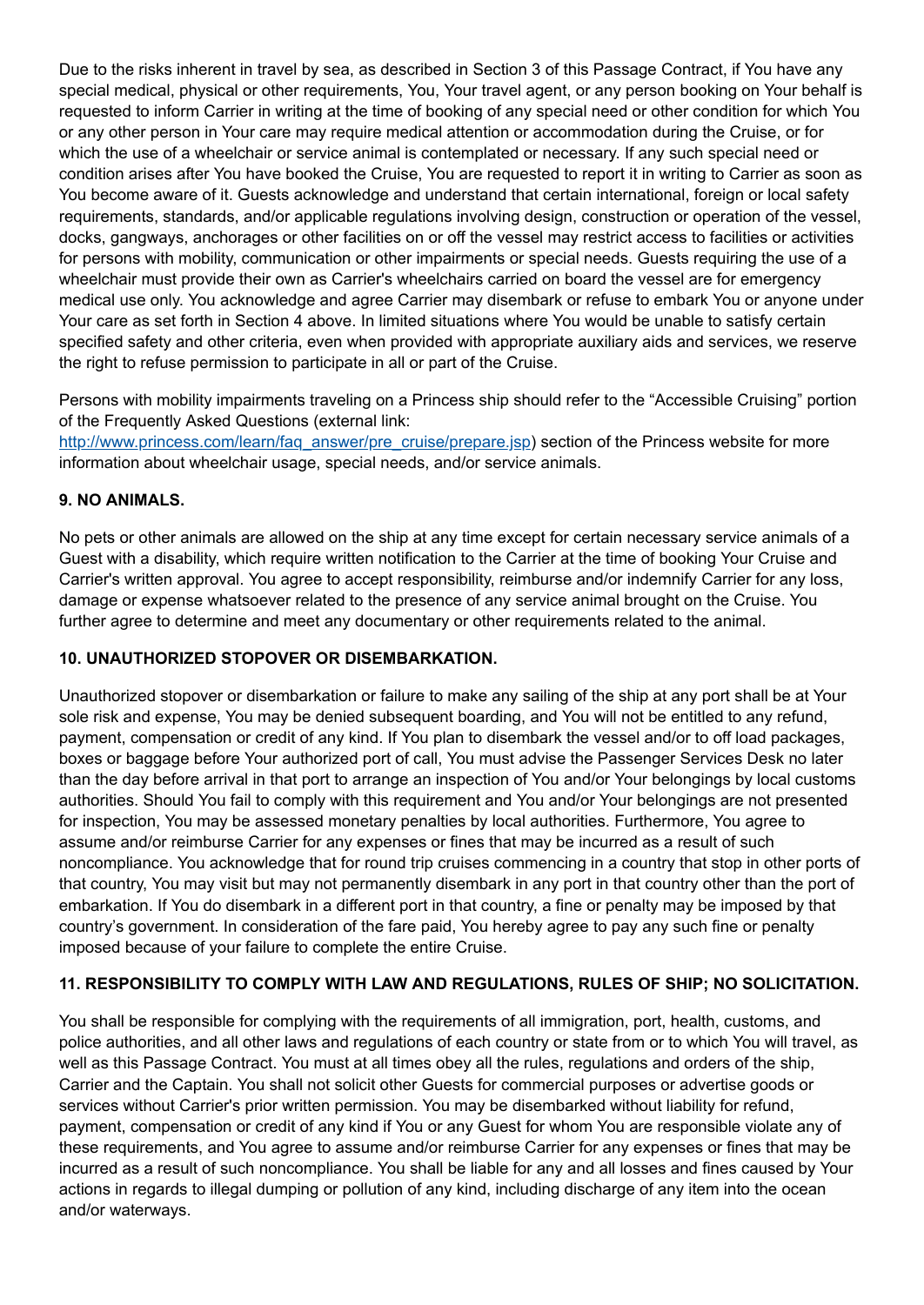## **12. HEALTH, MEDICAL CARE AND OTHER PERSONAL SERVICES.**

Due to the nature of travel by sea and the ports visited, the availability of medical care may be limited or delayed and emergency medical evacuation will not be possible from every location to which the ship sails. All health, medical or other personal services in connection with Your Cruise are provided solely for the convenience and benefit of Guests who may be charged for such services. You accept and use medicine, medical treatment and other personal services available on the ship or elsewhere at Your sole risk and expense without liability or responsibility of Carrier whatsoever, and agree to indemnify the Carrier for all medical or evacuation costs or expenses incurred on Your behalf. Doctors, nurses or other medical or service personnel work directly for Guest and shall not be considered to be acting under the control or supervision of Carrier, since Carrier is not a medical provider. We do not undertake to supervise the medical expertise of any such medical personnel and will not be liable for the consequences of any examination, advice, diagnosis, medication, treatment, prognosis or other professional services which a doctor or nurse may or may not furnish You. Similarly, and without limitation, all spa personnel, instructors, guest lecturers, entertainers and other service personnel shall be considered independent contractors who work directly for the Guest.

# **13. BAGGAGE AND PERSONAL EFFECTS, LIABILITY LIMITATIONS, INSPECTION.**

You may take a reasonable amount of luggage on board containing only Your personal effects, which shall include suitcases, trunks, valises, satchels, bags, hangers containing clothing, toiletries and other personal effects necessary for the Cruise. If You travel by air or other transportation the terms and conditions of the airline or other transportation provider apply to Your carriage on those conveyances. You may not take on board firearms, controlled or prohibited substances, inflammable or hazardous items, any other items prohibited by applicable law, or any other item Carrier deems in its sole discretion to be detrimental to the safety, security, comfort or well-being of any person. A complete list of prohibited items may be found on the Princess website (external link: [http://www.princess.com/learn/faq\\_answer/pre\\_cruise/prepare.jsp\)](http://www.princess.com/learn/faq_answer/pre_cruise/prepare.jsp). This list is subject to change without notice; You should contact Carrier for questions regarding the potential prohibition of any other item. You agree Carrier has, at all times with or without notice, the right to enter and search Your stateroom, personal safe or storage spaces, or to search You, Your baggage and/or personal effects at any location.

You agree that Carrier's liability for loss or damage to baggage is limited to U.S. \$250 per bag per Guest up to a maximum of two (2) bags per Guest for sailings 14 days or less and up to a maximum of the three (3) bags per Guest for sailings 15 days or longer. An excess limit of up to a total of U.S. \$1,500 or U.S. \$3,000 per Guest is available with the purchase of Princess Vacation Plan or Princess Platinum Vacation Protection, respectively, upon presentation of a claim by You to the plan administrator. In no event shall Carrier be liable for normal wear or tear of Your property or baggage. Carrier does not undertake to carry as baggage any tools of trade, household goods, fragile or valuable items, precious metals, jewelry, documents, negotiable instruments or other valuables, including but not limited to those specified in Section 30503 of Title 46 of the United States Code. You warrant that no such items will be presented to Carrier within any receptacle or container as baggage, and release Carrier from all liability whatsoever for loss of or damage to such items when presented to the Carrier in breach of this warranty. Such items must be shipped to Your destination by other means. Guests are strongly urged to keep valuables, irreplaceable items and medicines in their possession at all times and not to pack such items in baggage or suitcases handled by others.

Carrier shall not be liable for any loss or theft of or damage to or disposition of cash, securities, negotiable instruments, jewelry, gold, silver or similar valuables or precious stones, works of art, electronics, computers (whether handheld, laptop or other), DVD players or digital or flash drive computer equipment, disks, memory cards or other electronic storage, handheld or similar devices, cellular telephones, cameras, video or audio tapes, CDs, binoculars, recreational equipment, dental hardware, cosmetics, electric hair appliances, liquids, luggage locks, eyewear (including eyeglasses, sunglasses and contact lenses), hearing aids, medications, medical equipment, wheelchairs, scooters, liquor or other alcoholic beverages, cigarettes, tobacco products or business or other documents under any circumstances, whether carried within Your luggage or otherwise. You may use the safe in Your stateroom. However, You agree use of the stateroom safe will not increase Carrier's liability as provided in this Passage Contract.

You agree that baggage or property, including all lost and found items retained by Carrier or delivered by You to Carrier, which remains unclaimed in writing for more than 90 days after Your disembarkation shall be deemed abandoned and the sole property of Carrier and you relinquish any claim thereto. You further agree to pay all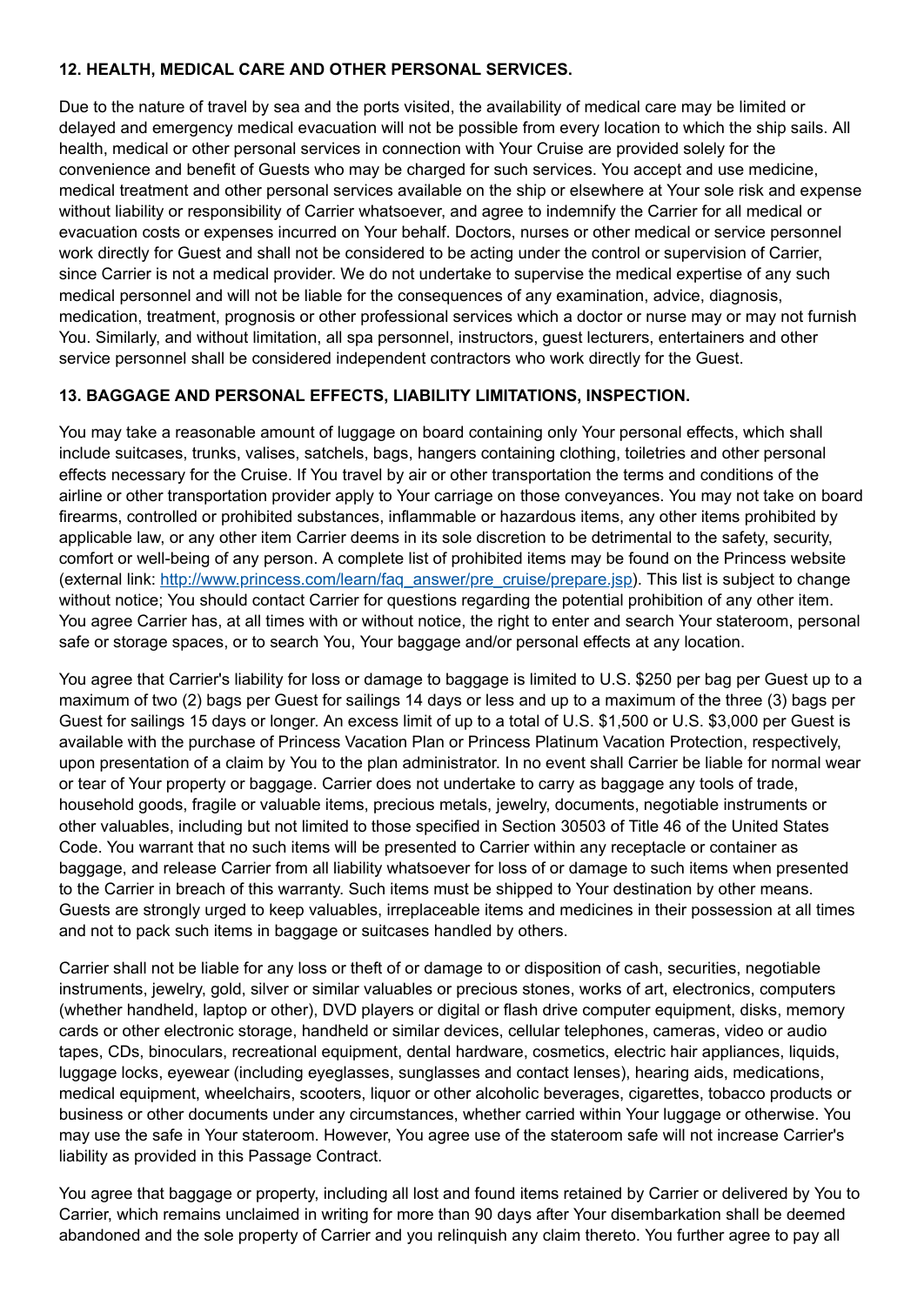fees and expenses incurred by Carrier to deliver any such items that are claimed by You. Carrier assumes no responsibility whatsoever for otherwise delivering any such items or delivering items that are prohibited by law.

# **14. LIMITATIONS ON CARRIER'S LIABILITY; INDEMNIFICATION.**

- (A) General: Nothing contained in this Passage Contract shall limit or deprive Carrier of the benefit of the applicable statutes or laws of the United States of America or any other country; or any international convention providing for release from, or limitation of, liability.
- (B) Acts Beyond Carrier's Control, Force Majeure: Except as provided in Section 7 with regard to refunds and certain other expenses for cruises that are cancelled or terminated due to mechanical failures, Carrier is not liable for death, injury, illness, damage, delay or other loss to person or property of any kind caused by an Act of God; war; civil commotions; labor trouble; terrorism, crime or other potential sources of harm; governmental interference; perils of the sea; fire; seizure or arrest of the vessel; the need to render medical or other assistance, or any other cause beyond Carrier's exclusive control, or any other act or omission not shown to be caused by Carrier's negligence.
- (C) Claims for Emotional Distress: Carrier shall not be liable to the Guest for damages for emotional distress, mental suffering or psychological injury of any kind, under any circumstances, except for such damages proven in a court of competent jurisdiction arising from and attributable to Guest's physical injury or as the result of Guest having been at actual risk of immediate physical injury proximately caused by Carrier's negligence ("Emotional Harm").
- (D) Assumption of Risk: You agree that by using the ship's pools, sauna, athletic or recreational equipment and facilities or taking part in organized group or individual activities, whether on or off the ship or as part of a shore excursion, You assume the risk of injury, death, illness or other loss. You agree that Carrier in no event is liable to You with respect to any occurrence taking place off the ship, launches, tenders or other craft owned or operated by Carrier or for any event caused by the criminal conduct of any third party.
- (E) Cruises To/From or Within the EU.: On international cruises which neither embark, disembark nor call at any U.S. port and where You commence the cruise by embarking or disembarking in a port of a European Member State, Carrier shall be entitled to any and all liability limitations and immunities for loss of or damage to luggage, death and/or personal injury as provided under EU Regulation 392/2009 on the liability of carriers to passengers in the event of accidents. Unless the loss or damage was caused by a shipping incident, which is defined as a shipwreck, capsizing, collision or stranding of the ship, explosion or fire in the ship, or defect in the ship (as defined by the Regulation), Carrier's liability is limited to no more than 400,000 Special Drawing Rights ("SDR") per passenger, (approximately U.S. \$564,000, which fluctuates depending on the daily exchange rate as published by the International Monetary Fund – external link:

[http://www.imf.org/external/np/fin/data/rms\\_sdrv.aspx](http://www.imf.org/external/np/fin/data/rms_sdrv.aspx)) if the passenger proves that the incident was a result of Carrier's fault or neglect. If the loss or damage was caused by a shipping incident, Carrier's liability is limited to no more than 250,000 SDRs per passenger (approximately U.S. \$352,000, which fluctuates depending on the daily exchange rate as published by the International Monetary Fund – external link: [http://www.imf.org/external/np/fin/data/rms\\_sdrv.aspx](http://www.imf.org/external/np/fin/data/rms_sdrv.aspx)). Compensation for loss caused by a shipping incident can increase to a maximum of 400,000 SDRs per passenger unless Carrier proves that the shipping incident occurred without Carrier's fault or neglect. Shipping incidents do not include acts of war, hostilities, civil war, insurrection, natural disasters, or intentional acts or omissions of third parties. In cases where the loss or damage was caused in connection with war or terrorism, Carrier's liability for any personal injury or death (whether occurring during a shipping incident or a non-shipping incident) is limited to the lower of 250,000 SDRs per passenger or 340 million SDRs per ship per incident. Punitive damages are not recoverable for cruises covered by EU Regulation 392/2009. For a copy of EU Regulation 392/2009,please visit the website for the Official Journal of the European Union (external link: http://eur-

[lex.europa.eu/LexUriServ/LexUriServ.do?uri=OJ:L:2009:131:0024:0046:EN:PDF\)](http://eur-lex.europa.eu/LexUriServ/LexUriServ.do?uri=OJ:L:2009:131:0024:0046:EN:PDF). In addition, Guests embarking a cruise in a European Member State port are afforded rights under EU Regulation 1177/2010. For a copy of EU Regulation 1177/2010, please visit the website for the Official Journal of the European [Union \(external link: http://eur-lex.europa.eu/legal-content/EN/TXT/HTML/?](http://eur-lex.europa.eu/legal-content/EN/TXT/HTML/?uri=CELEX:32010R1177&qid=1440630405095&from=EN) uri=CELEX:32010R1177&qid=1440630405095&from=EN).

(F) Additional Limitations from Liability: In addition to all the restrictions and exemptions from liability provided in this Passage Contract, Carrier shall have the benefit of all the statutes of the United States of America providing for limitation and exoneration from liability and the procedures provided thereby, including but not limited to Title 46 of the United States Code sections 30501 through 30509, and 30511, which are United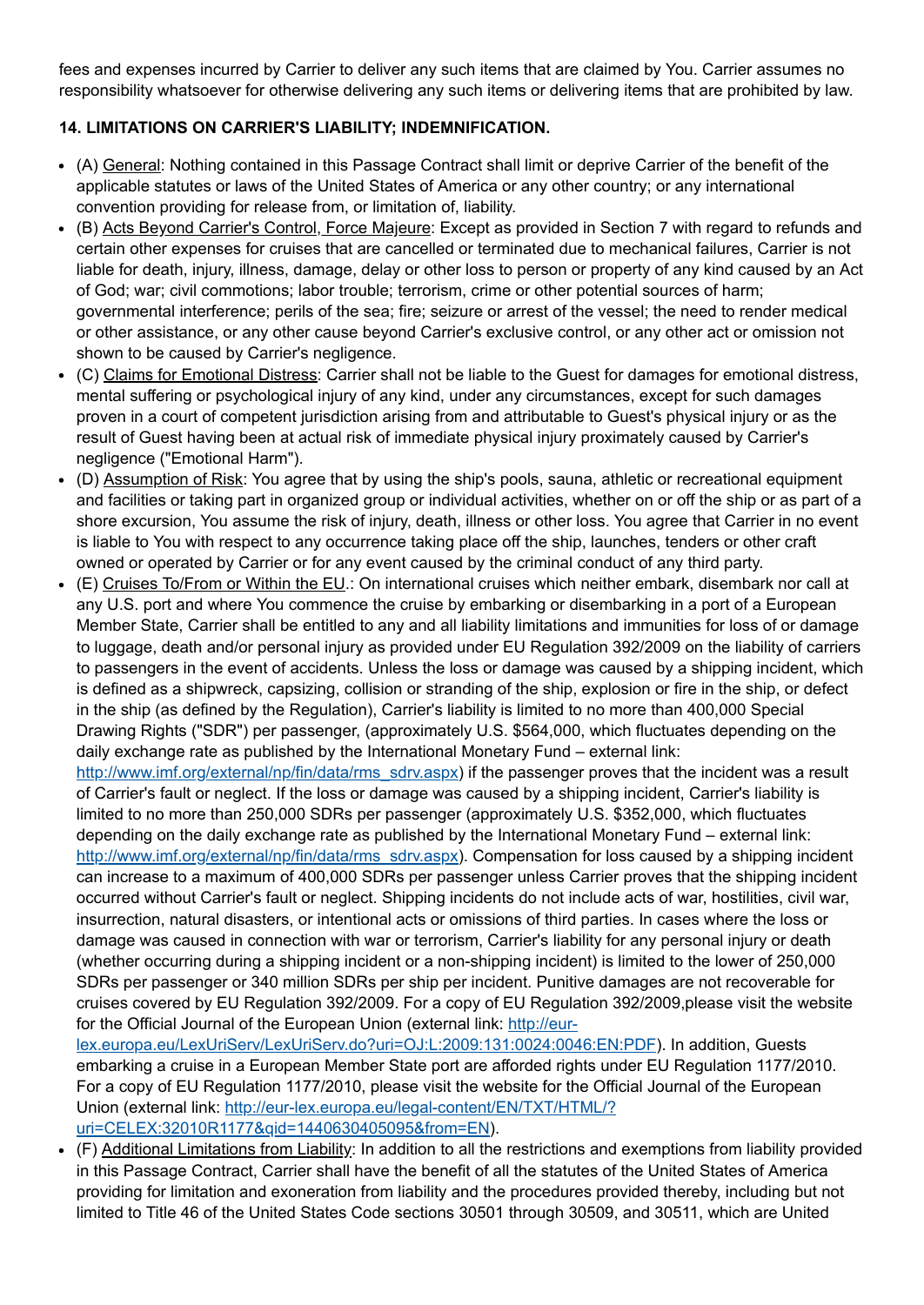States statutes limiting the liability of Carrier. Nothing in this Contract is intended to nor shall it operate to limit or deprive Carrier or any such statutory limitation of or exoneration from liability under any applicable laws.

- (G) Excursions, Shoreside Services and Other Transportation: All travel facilities, tours, activities, products or services, other than aboard Carrier's vessels and tenders or motorcoaches, dayboats and/or railcars owned or operated by us, provided in connection with, before, after or during Your Cruise, including but not limited to pre and post cruise activities, shore excursions, hotel accommodations, meals, or transportation of any kind by any vessel, aircraft, or other conveyance, including, but not limited to, air travel to and from the ship, are provided, owned and/or operated by independent contractors whose employees, facilities, conveyances, products and services are not subject to Carrier's supervision or control. In providing or selling reservations or tickets in connection with any such activities, services or transportation or by accompanying You during such activities, Carrier does so as a convenience to Guests and shall be entitled to impose a charge and earn a profit from the sale of such excursions, services or transportation, but does not undertake to supervise or control such independent contractors or their employees, conveyances or facilities. Carrier accepts no liability for any loss, delay, damage, injury, death, misrepresentation arising from any excursion, service or transportation or any loss, delay or disappointment for any cancellations of any excursion, service or transportation including but not limited to air flight cancellation(s), errors in seat reservation, upgrade, overbooking or ticketing. Carrier makes no warranty, either express or implied, regarding the suitability, safety, insurance or other aspects of any such contractors, transportation, tours, services, products or facilities. Any liability for such services will be governed by this Passage Contract and the contracts and/or tariffs between You and such service companies. You agree that Carrier's liability, if any, for Non-Performance of any independent contractor providing such facilities or services shall not exceed the amounts received for such facility or services by Carrier on Your behalf. Any company or person providing services or facilities of any kind in connection with a shore excursion or other activity offered for purchase by Carrier shall have the benefit of every defense to which Carrier is entitled under this Passage Contract.
- (H) Indemnification: You agree to reimburse and indemnify Carrier for any damages, liabilities, losses, penalties, fines, charges or expenses of any nature whatsoever incurred by You or imposed upon Carrier as a result of any act, omission or violation of law or this Passage Contract by You or any minor or other Guest in Your care.

## **15. NOTICE OF CLAIMS AND ACTIONS; TIME LIMITATION; ARBITRATION; FORUM; WAIVER OF CLASS ACTION; WAIVER OF RIGHT TO IN REM PROCEDURES OF ARREST AND ATTACHMENT.**

The following provisions are for the benefit of the Carrier and certain third party beneficiaries as set forth above in Section 1:

- (A) Notice of Claims and Time Limits for Legal Action:
	- (i) Claims for Injury, Illness or Death: In cases involving claims for Emotional Harm, bodily injury, illness to or death of any Guest, no lawsuit may be brought against Carrier unless (1) written notice giving full particulars of the claim is delivered to Carrier within 6 months from the date of the Emotional Harm, bodily injury, illness or death, (2) a lawsuit on such a claim is filed within 1 year from the date of the injury, illness or death, and (3) valid service of the lawsuit is made within 90 days of filing the complaint.
	- (ii) All Other Claims: No claim of any kind, including without limitation alleged violations of civil rights,  $\circ$ discrimination, consumer or privacy laws, or other statutory, constitutional or legal rights, or for any losses, damages or expenses relating to or in any way arising out of or connected with this Passage Contract or Guest's cruise, other than for emotional or bodily injury, illness or death of any Guest, shall be brought against Carrier unless (1) written notice giving full particulars of the claim is delivered to the Carrier within 15 days of the actual or scheduled termination date of the Cruise, whichever occurs first as specified in connection with this Contract, (2) legal action on such claim is commenced within 1 year from such scheduled termination date, and (3) valid notice or service of any such action is effected upon Carrier within 90 days after commencement of the action.
- (B) Forum and Jurisdiction for Legal Action:
	- (i) Claims for Injury, Illness or Death: All claims or disputes involving Emotional Harm, bodily injury, illness to or death of any Guest whatsoever, including without limitation those arising out of or relating to this Passage Contract or Your Cruise, shall be litigated in and before the United States District Courts for the Central District of California in Los Angeles, or as to those lawsuits over which the Federal Courts of the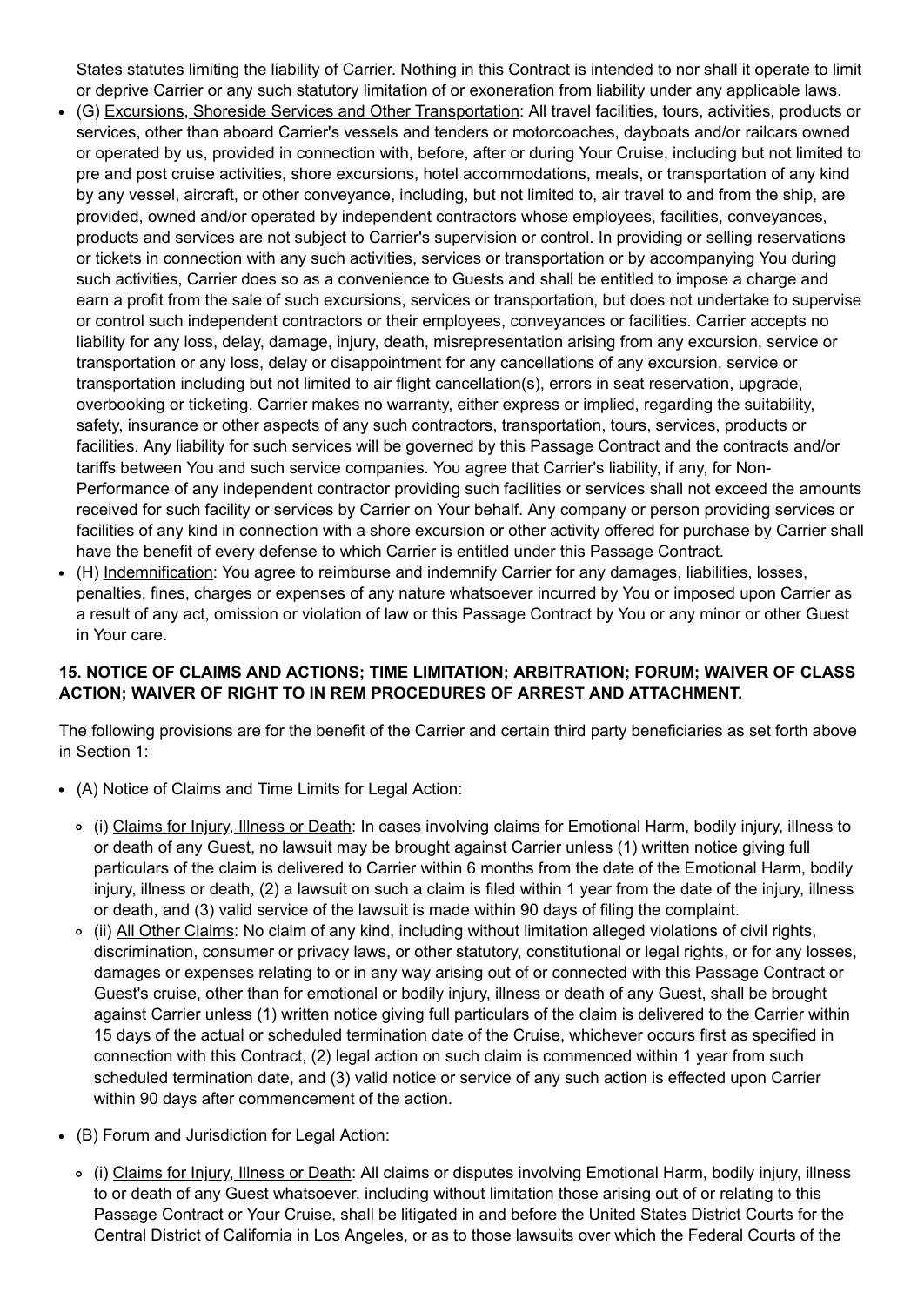United States lack subject matter jurisdiction, before a court located in Los Angeles County, California, U.S.A., to the exclusion of the courts of any other country, state, city, municipality, county or locale. You consent to jurisdiction and waive any objection that may be available to any such action being brought in such courts.

- (ii) All Other Claims; Agreement to Arbitrate: All claims other than for Emotional Harm, bodily injury, illness to or death of a Guest, whether based on contract, tort, statutory, constitutional or other legal rights, including without limitation alleged violations of civil rights, discrimination, consumer or privacy laws, or for any losses, damages or expenses, relating to or in any way arising out of or connected with this Passage Contract or Guest's cruise, with the sole exception of claims brought and litigated in small claims court, shall be referred to and resolved exclusively by binding arbitration pursuant to the United Nations Convention on the Recognition and Enforcement of Foreign Arbitral Awards (New York 1958), 21 U.S.T. 2517, 330 U.N.T.S. 3, 1970 U.S.T. LEXIS 115, 9 U.S.C. §§ 202-208 ("the Convention") and the Federal Arbitration Act, 9 U.S.C. § 1 et seq., ("FAA") located in the County of Los Angeles, California, U.S.A. to the exclusion of any other forum. You agree the arbitrator shall resolve any dispute as the validity or applicability of this arbitration clause. You consent to jurisdiction and waive any objection that may be available to any such arbitration proceeding in Los Angeles County. The arbitration shall be administered by National Arbitration and Mediation ("NAM") under its Comprehensive Dispute Resolution Rules and Procedures and the fee schedule in effect at the time of initiating the proceeding with NAM, which are deemed to be incorporated herein by reference. NAM can be contacted at (800) 358-2550, attention Claims Department, 990 Stewart Street, First Floor, Garden City, NY 11530, to respond to any questions regarding the arbitration process or to obtain a current copy of the Comprehensive Dispute Resolution Rules and Procedures and/or fee schedule. The arbitrator must follow this Contract and can award the same damages and relief as a court.
- o NEITHER PARTY WILL HAVE THE RIGHT TO A JURY TRIAL OR TO ENGAGE IN PRE-ARBITRATION DISCOVERY EXCEPT AS PROVIDED IN THE APPLICABLE ARBITRATION RULES AND HEREIN, OR OTHERWISE TO LITIGATE THE CLAIM IN ANY COURT (OTHER THAN SMALL CLAIMS COURT). THE ARBITRATOR'S DECISION WILL BE FINAL AND BINDING. OTHER RIGHTS THAT YOU OR CARRIER WOULD HAVE IN COURT ALSO MAY NOT BE AVAILABLE IN ARBITRATION. An award rendered by an arbitrator may be entered in any court having jurisdiction under the Convention or FAA.
- $\circ$ Carrier and Guest agree that each shall have the right to take one (1) deposition of a witness or a party and only one deposition of an expert designated by another party. Such depositions shall be limited to three (3) hours each. The parties further agree that each party shall be permitted to propound to another party a single document production request no more than ten (10) specific categories of documents that are material as evidence in the case. In addition, each part may propound only one set of interrogatories to another party containing no more than twenty-five (25) interrogatories, including all subparts. Upon request by a party, the arbitrator(s) shall have the power to order such discovery, by way of document production, interrogatory, deposition or otherwise, as the arbitrator(s) considers necessary for a full and fair exploration of the issues in dispute. All claims filed in small claims court, and any claim as to which this arbitration provision is deemed unenforceable or which cannot be arbitrated for reasons beyond Your control, shall be litigated in and before the United States District Courts for the Central District of California in Los Angeles, or as to those lawsuits over which the Federal Courts of the United States lack subject matter jurisdiction, before a court located in Los Angeles County, California, U.S.A., to the exclusion of the courts of any other country, state, city, municipality, county or locale. You consent to jurisdiction and waive any objection that may be available to any such action or proceeding being brought in such courts.

The Arbitrator(s) and not any federal, state or local court or agency, shall have exclusive authority to resolve any dispute relating to the interpretation, applicability, enforceability or formation of this agreement to Arbitrate including, but not limited to any claim that all or any part of this agreement to Arbitrate is void or voidable.

(C) WAIVER OF CLASS ACTION: THIS PASSAGE CONTRACT PROVIDES FOR THE EXCLUSIVE RESOLUTION OF DISPUTES THROUGH INDIVIDUAL LEGAL ACTION ON YOUR OWN BEHALF INSTEAD OF THROUGH ANY CLASS OR REPRESENTATIVE ACTION. EVEN IF THE APPLICABLE LAW PROVIDES OTHERWISE, YOU AGREE THAT ANY ARBITRATION OR LAWSUIT AGAINST CARRIER WHATSOEVER SHALL BE LITIGATED BY YOU INDIVIDUALLY AND NOT AS A MEMBER OF ANY CLASS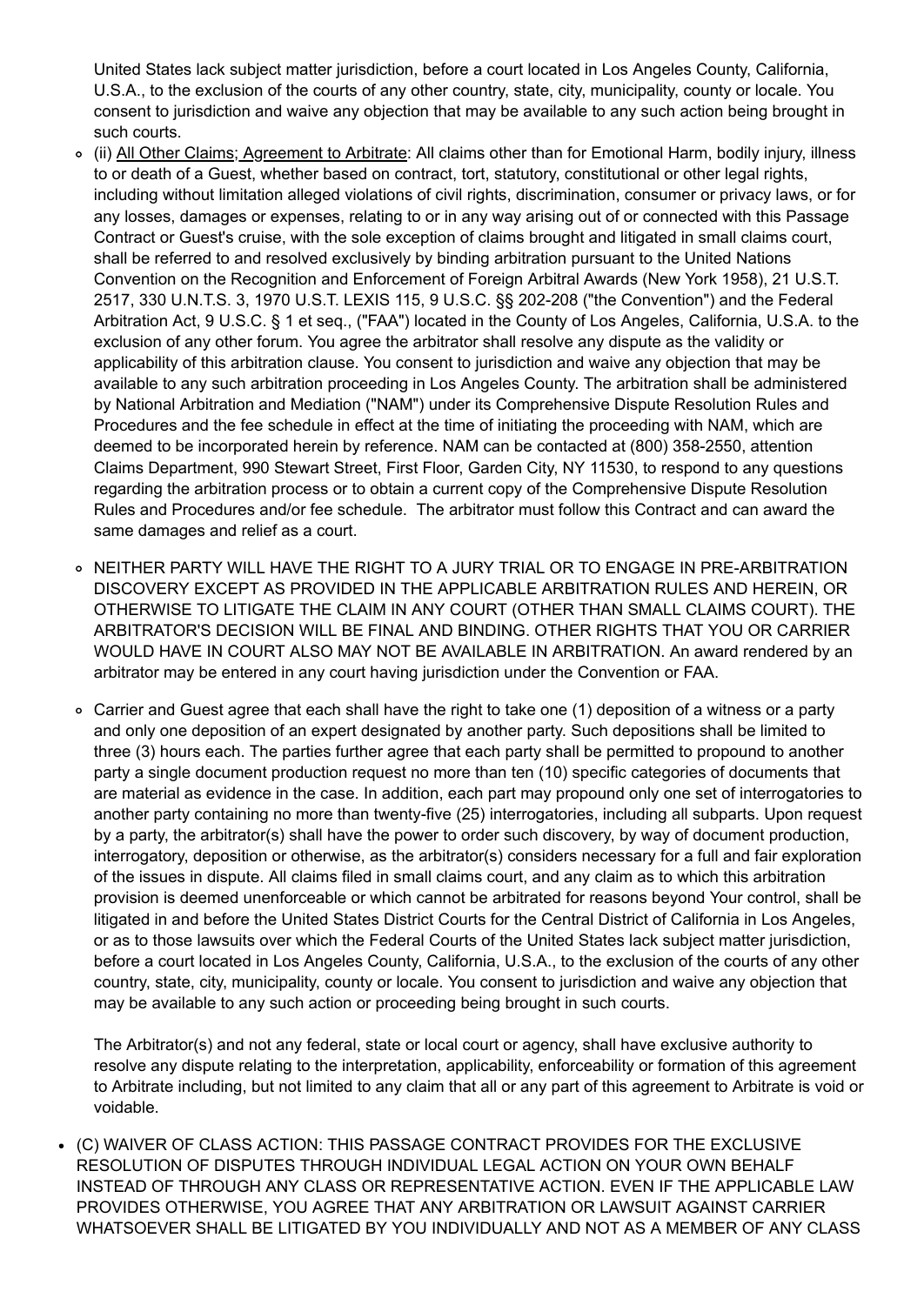OR AS PART OF A CLASS OR REPRESENTATIVE ACTION, AND YOU EXPRESSLY AGREE TO WAIVE ANY LAW ENTITLING YOU TO PARTICIPATE IN A CLASS ACTION. IF YOUR CLAIM IS SUBJECT TO ARBITRATION UNDER SECTION 15(B)(ii) ABOVE, THE ARBITRATOR SHALL HAVE NO AUTHORITY TO ARBITRATE CLAIMS ON A CLASS ACTION BASIS. YOU AGREE THAT THIS CLASS ACTION WAIVER SHALL NOT BE SEVERABLE UNDER ANY CIRCUMSTANCES FROM THE ARBITRATION CLAUSE SET FORTH IN SECTION 15(B)(ii) ABOVE, AND IF FOR ANY REASON THIS CLASS ACTION WAIVER IS UNENFORCEABLE AS TO ANY PARTICULAR CLAIM, THEN AND ONLY THEN SUCH CLAIM SHALL NOT BE SUBJECT TO ARBITRATION.

(D) WAIVER OF RIGHT TO IN REM PROCEEDINGS: IN THE EVENT OF A MARITIME TORT, YOU MAY HAVE THE RIGHT TO PROCEED *IN REM* TO ARREST THE SHIP OR IT APPURTENANCES FOR PURPOSES OF SECURITY OR PROCEED *QUASI IN REM* TO ATTACH ANY OF CARRIER'S SHIPS TO ESTABLISH JURISDICTION. YOU HEREBY WAIVE ANY RIGHT YOU MAY HAVE TO AN *IN REM* OR *QUASI IN REM* PROCEEDING TO ARREST OR ATTACH ANY OF CARRIER'S SHIPS FOR THE PURPOSES OF OBTAINING SECURITY OR JURISDICTION, AND WILL RELY SOLELY ON THE CREDIT OF THE CARRIER IN BRINGING ANY CLAIM AGAINST CARRIER, IF AT ALL.

## **16. USE AND DISPLAY OF LIKENESS; PERSONAL DATA; PRIVACY NOTICE; PUBLIC WIRELESS SERVICES.**

You grant Carrier and its licensees the right to use Your photograph/voice/indicia taken during Your Cruise, in any fashion for any purpose in all media now known or hereafter devised without any limitations whatsoever. Professional photographers photograph Guests, process, display and sell such photos to You and other Guests. Carrier may utilize closed circuit television or other surveillance means on board the ship, including body cameras that record your image, voice and/or conduct at any time in the interests of safety and security. You agree You may provide personal data to Carrier that may include Your name, street or email address, date of birth, passport, financial account, and/or telephone numbers, likeness, photograph or other information which would identify You personally. On board purchases of goods and services and participation in onboard activities including casino, spa and shore excursions generate additional personal data during Your voyage. You may also provide Carrier or others certain sensitive data such as Your health, medical condition, dietary or religious restrictions, gender or sexual orientation. You agree Carrier may (a) keep Your personal and sensitive data ("PSD"); (b) use it in its business worldwide in accordance with its privacy policies (external link:[https://www.princess.com/legal/legal\\_privacy/privacy-policy-pcl.html](https://www.princess.com/legal/legal_privacy/privacy-policy-pcl.html)); (c) share it with Carrier's affiliated/related companies, and (d) subject it to processing worldwide provided Carrier's safeguards are used. You agree any PSD You provide to Carrier in the European Economic Area ("EEA") may be used, processed and transferred within and outside the EEA and specifically to the U.S.

You agree Carrier may disclose Your PSD to unaffiliated third parties: (a) after You request or authorize it; (b) to help complete a transaction for You; (c) to comply with law, applicable regulations, governmental and quasigovernmental requests, court orders or subpoenas; (d) to enforce this Passage Contract or other agreements, or to protect the rights, property or safety of Carrier or others; (e) as part of a purchase, transfer or sale of services or assets (f) when provided to our agents, outside vendors or service providers to perform functions on our behalf; or (g) as described in Carrier's policies, as amended from time to time.

You expressly agree not to use any photograph, video recordings and other visual or audio portrayals of You and/or any other Guest in combination with crew or the ship, or depicting the ship, its design or equipment or any part thereof whatsoever for any commercial purpose or in any media broadcast or for any other non-private use, without the express written consent of Carrier.

Carrier may, but is not required to, make wireless Internet or telephone access ("Wireless Services") available as a convenience; Carrier accepts no responsibility for interruptions in its service. You agree to use Wireless Services at Your own risk; Carrier shall not be liable in any manner for resulting claims (including without limitation lack of privacy), losses or damages. Using Wireless Services is public; information sent or received is not guaranteed to be private. Your PSD may be available to third parties. By using Wireless Services You agree Carrier may monitor, record, intercept and disclose any transmissions and may provide to others all information relating to all Wireless Services (e.g., billing, account, or use records), in its sole discretion or as required by law.